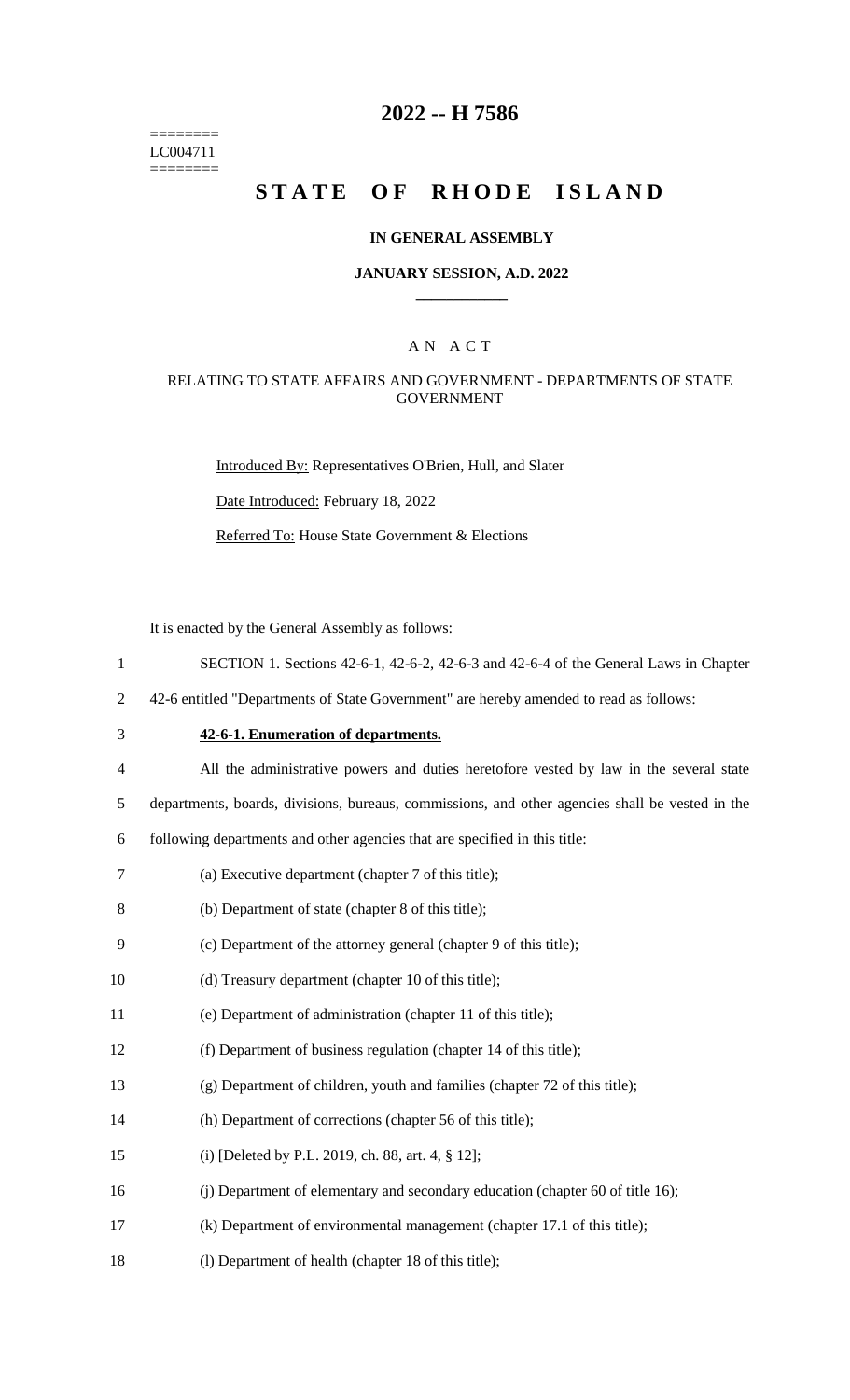| $\mathbf{1}$   | (m) Board of governors for higher education (chapter 59 of title 16);                                               |
|----------------|---------------------------------------------------------------------------------------------------------------------|
| $\overline{2}$ | (n) Department of labor and training (chapter 16.1 of this title);                                                  |
| 3              | (o) Department of behavioral healthcare, developmental disabilities and hospitals (chapter                          |
| 4              | 12.1 of this title);                                                                                                |
| 5              | (p) Department of human services (chapter 12 of this title);                                                        |
| 6              | (q) Department of transportation (chapter 13 of this title);                                                        |
| 7              | (r) Public utilities commission (chapter 14.3 of this title);                                                       |
| 8              | (s) Department of revenue (chapter 142 of this title);                                                              |
| 9              | (t) Department of public safety (chapter $7.3$ of this title);                                                      |
| 10             | (u) Executive office of commerce (chapter 64.19 of this title); and                                                 |
| 11             | (v) Executive office of health and human services (chapter 7.2 of this title).                                      |
| 12             | 42-6-2. Heads of departments Heads of departments, executive offices, and                                           |
| 13             | commissioners of education.                                                                                         |
| 14             | The governor, secretary of state, attorney general, and general treasurer, hereinafter called                       |
| 15             | general officers, shall each be in charge of a department. There shall also be a director of                        |
| 16             | administration, a director of revenue, a director of public safety, a director of human services, a                 |
| 17             | director of behavioral healthcare, developmental disabilities and hospitals, a director of                          |
| 18             | transportation, a director of business regulation, a director of labor and training, a director of                  |
| 19             | environmental management, a director for children, youth and families, and a director of                            |
| 20             | corrections, a secretary of the executive office of health and human services, a secretary of                       |
| 21             | commerce of the commerce corporation, and the commissioners of elementary and secondary                             |
| 22             | education and postsecondary education. Each director, secretary, and commissioner shall hold                        |
| 23             | office at the pleasure of the governor and he or she shall serve until his or her successor is duly                 |
| 24             | appointed and qualified unless the director, secretary, or commissioner is removed from office by                   |
| 25             | special order of the governor.                                                                                      |
| 26             | 42-6-3. Appointment of directors Appointment of directors, secretaries of executive                                 |
| 27             | offices, and commissioners of education.                                                                            |
| 28             | $\overleftrightarrow{a}$ At the January session following his or her election to office, the governor shall appoint |
| 29             | a director of administration, a director of revenue, a director of public safety, a director of human               |
| 30             | services, a director of behavioral healthcare, developmental disabilities and hospitals, a director of              |
| 31             | transportation, a director of business regulation, a director of labor and training, a director of                  |
| 32             | environmental management, a director for children, youth and families, and a director of                            |
| 33             | corrections, secretary of the executive office of health and human services, a secretary of                         |

commerce, and the commissioners of elementary and secondary education and postsecondary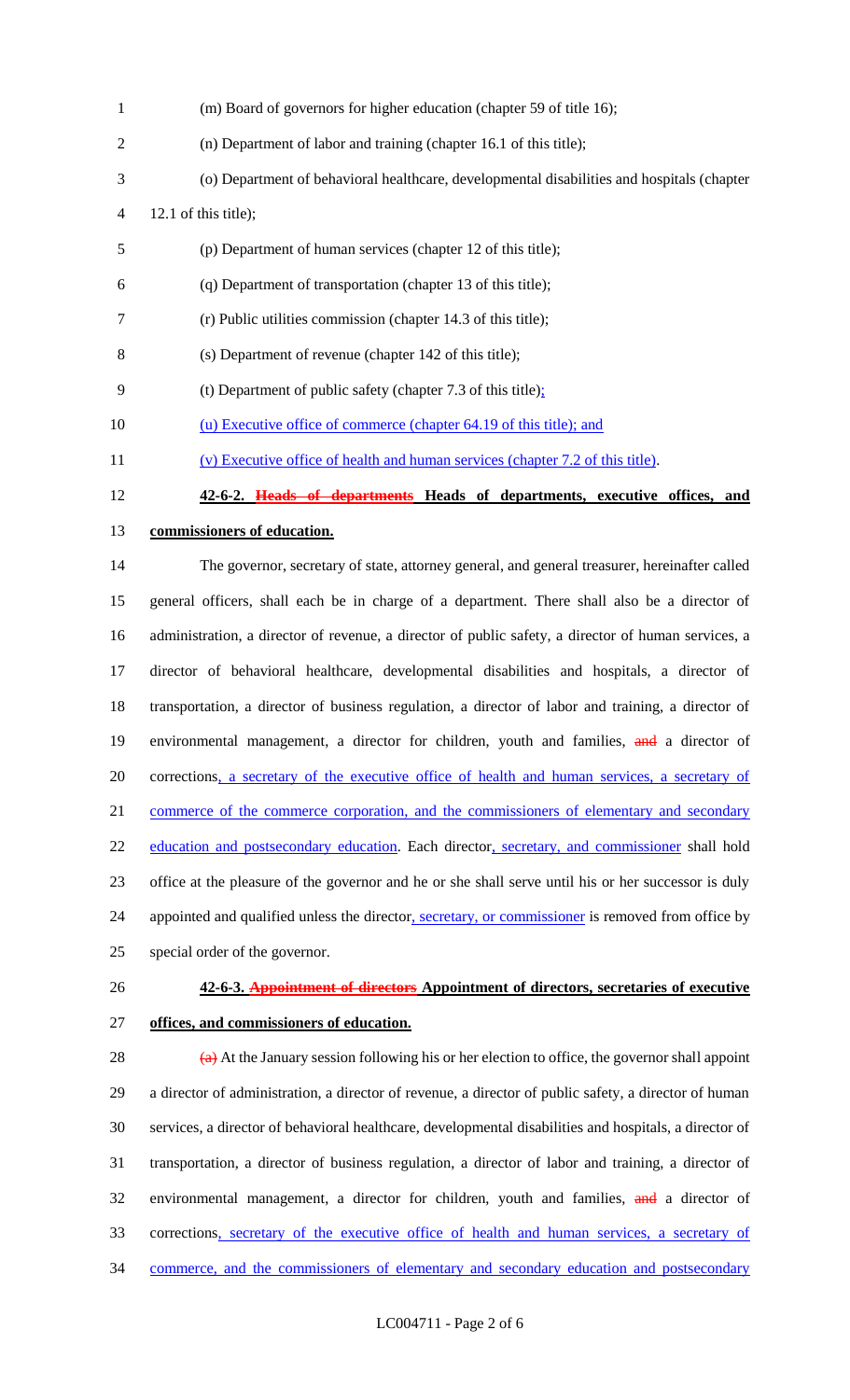1 education. The governor shall, in all cases of appointment of a director, secretary, or commissioner, while the senate is in session, notify the senate of his or her appointment and the senate shall, within sixty (60) legislative days after receipt of the notice, act upon the appointment. If the senate shall, within sixty (60) legislative days, vote to disapprove the appointment, it shall so notify the governor, who shall forthwith appoint and notify the senate of the appointment of a different person 6 as director, secretary, or commissioner and so on in like manner until the senate shall fail to so vote disapproval of the governor's appointment. If the senate shall fail, for sixty (60) legislative days next after notice, to act upon any appointment of which it has been notified by the governor, the person so appointed shall be the director, secretary, or commissioner. The governor may withdraw any appointment of which he or she has given notice to the senate, at any time within sixty (60) legislative days thereafter and before action has been taken thereon by the senate.

 (b) Except as expressly provided in § 42-6-9, and except that the governor may enter into 13 a contract of employment for a director of the department of children, youth and families for a 14 period of time up to three (3) years, no director of any department shall be appointed or employed **pursuant to any contract of employment for a period of time greater than the remainder of the** 16 governor's current term of office. Any contract entered into in violation of this section after July 1, 17 1994, is hereby declared null and void.

**42-6-4. Filling of vacancies.**

 (a) In case of a vacancy in any of the offices listed in § 42-6-3 while the senate is in session, 20 the governor shall appoint a director, secretary, or commissioner to hold the office until his or her 21 successor is appointed and qualified in the same manner as provided in  $\S$  42-6-3; provided, 22 however, that no person so appointed to hold the office until his or her successor is appointed and qualified shall serve in such position for more than ten (10) days unless that person's name shall have been submitted to the senate for its approval.

 (b) In case of a vacancy while the senate is not in session, the governor shall appoint a 26 director , secretary, or commissioner to hold the office until the next session thereof; provided, however, that no person should serve in such position for more than three (3) legislative days after the senate convenes unless that person's name shall have been submitted to the senate for its approval.

 (c) In no case shall the governor appoint or designate any person to serve as "interim" or 31 "acting" director, secretary, or commissioner of any department or office in circumvention of this section.

 SECTION 2. Section 16-97-1.2 of the General Laws in Chapter 16-97 entitled "The Rhode Island Board of Education Act" is hereby amended to read as follows: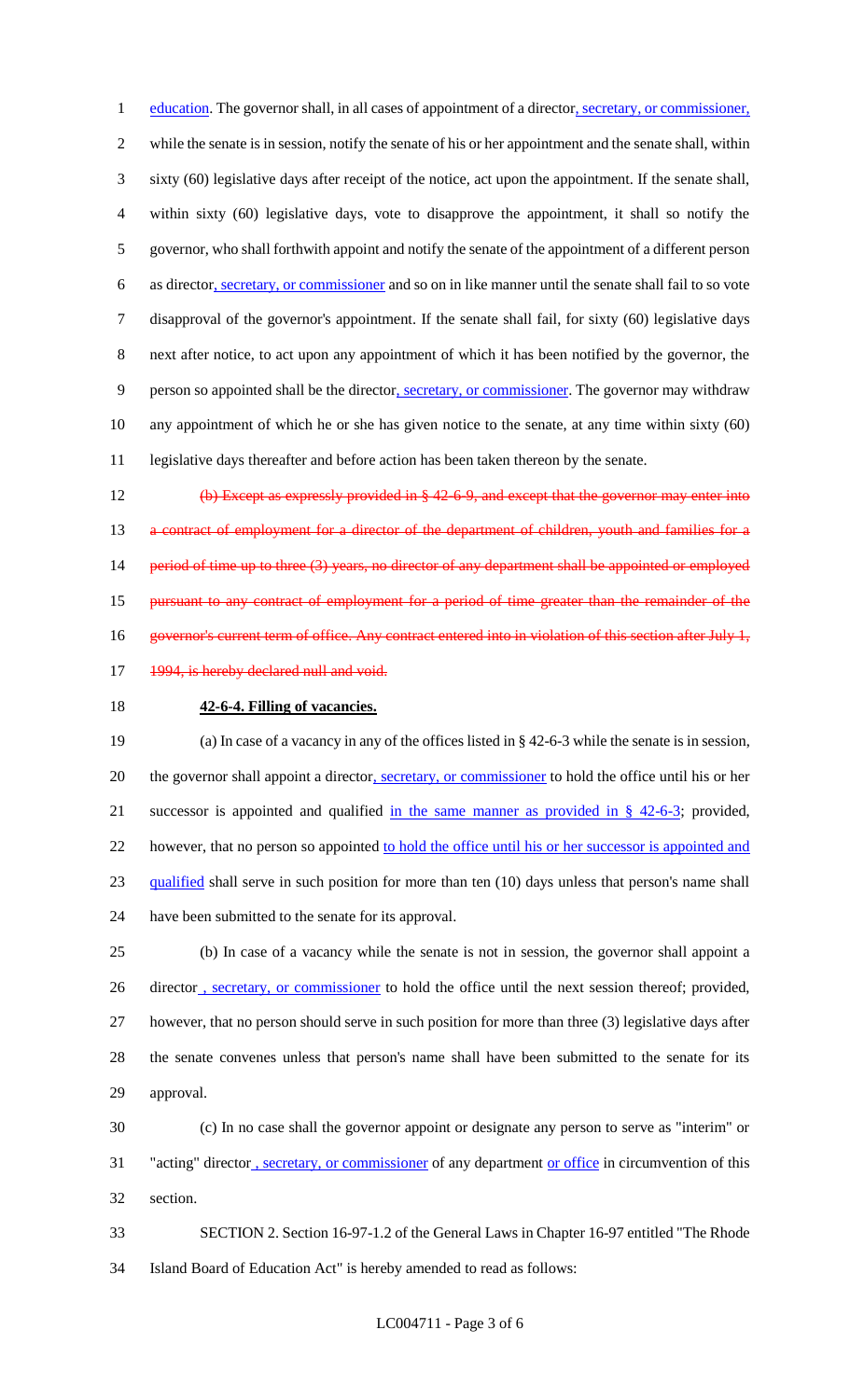### **16-97-1.2. Powers and duties of the board of education.**

The board of education shall have the following powers and duties:

 (a) To develop and adopt a strategic plan defining broad goals and objectives for education in the state. These goals and objectives shall be expressed in terms of the future educational attainment of the population, quality of life and economy of Rhode Island, including but not limited to what children, men and women should know and be able to do as a result of their educational experience and the contributions of education to meeting the workforce and economic development needs of Rhode Island. The board shall approve the strategic plans for elementary and secondary education and postsecondary education in terms of the alignment of these strategic plans with the overall strategic plan of the board of education. The board shall continuously evaluate the efforts 11 of the council on elementary and secondary education and the council on postsecondary education to implement the strategic plans and shall review the results of education in the light of these objectives;

 (b) To prepare and maintain a five (5) year strategic funding plan for all levels of education in Rhode Island. The board shall determine priorities of expenditures for public education purposes of state revenues and other public resources made available for the support of public education and direct the council on elementary and secondary education and the council on postsecondary education to implement those priorities when developing the annual budget for elementary and secondary education and higher education. The councils shall present their annual budgets to the board for its review and approval. Nothing contained in this subdivision shall authorize the board to alter the allocation of grants or aid otherwise provided by law;

 (c) To develop and submit to the general assembly for approval a performance funding formula for public higher education that furthers the purposes of the board and ensures that all students may achieve educational excellence;

 (d) To develop policies that maximize the potential of collaboration from elementary and secondary education through higher education systems and that improve efficiencies at all levels of the education system through improved coordination of activities;

 (e) To embrace the legislative findings regarding virtual education established by § 16- 22.1-2 of the general laws and adopt goals and policies that address these findings and to encourage the council on elementary and secondary education and the council for postsecondary education to develop and or improve virtual learning experiences for Rhode Island students;

 (f) To approve the appointment of a commissioner of elementary and secondary education. (g) To approve the appointment of a commissioner of postsecondary education.

(h) To conduct a training course for newly appointed and qualified board members within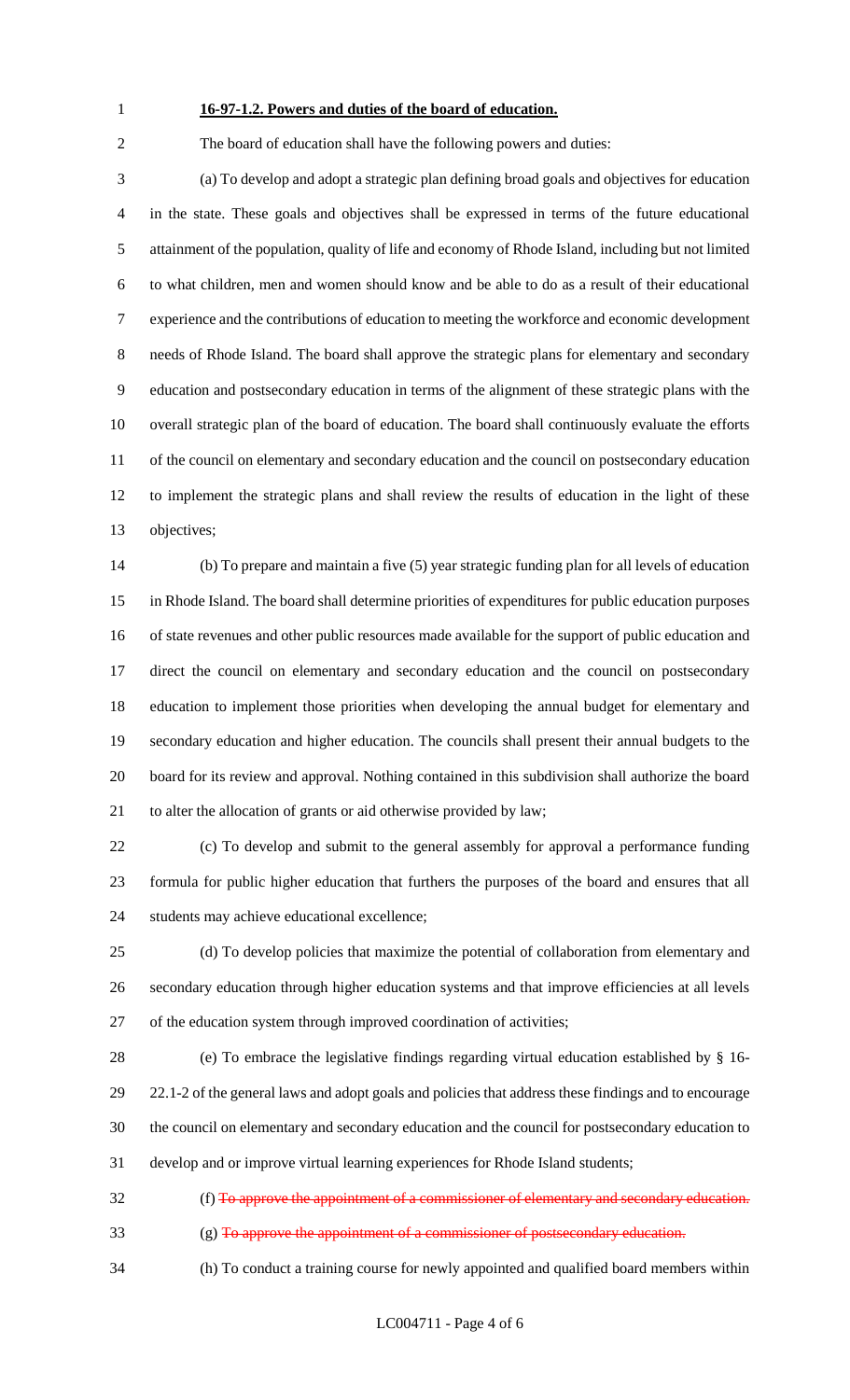- 1 six (6) months of their qualification. The course shall be developed by the chairperson of the board, 2 approved by the board, and conducted by the chairperson of the board. The board may approve the 3 use of any board or staff members or other individuals to assist with training. The training course 4 shall include instruction in the following areas: the provisions of chapters 42-46, 36-14, and 38-2; 5 and the board's own rules.
- 6 SECTION 3. This act shall take effect upon passage.

#### ======== LC004711 ========